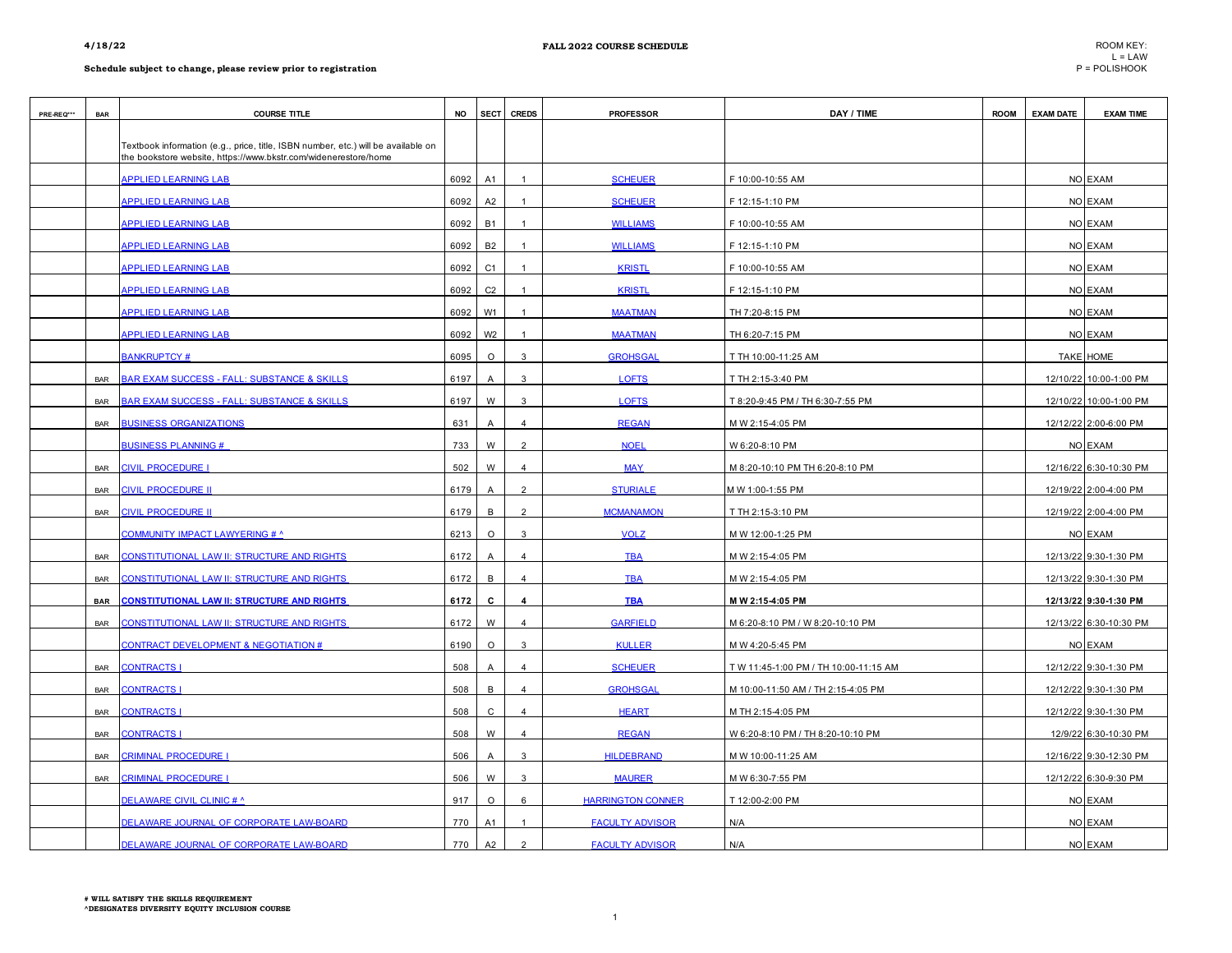|                               |            | DELAWARE JOURNAL OF CORPORATE LAW-NOTE                                               | 762  | $\overline{A}$ |                | <b>FACULTY ADVISOR</b>   | N/A                               | NO EXAM                |
|-------------------------------|------------|--------------------------------------------------------------------------------------|------|----------------|----------------|--------------------------|-----------------------------------|------------------------|
|                               |            | DELAWARE JOURNAL OF CORPORATE LAW-STAFF                                              | 763  | A              | $\overline{1}$ | <b>FACULTY ADVISOR</b>   | N/A                               | NO EXAM                |
|                               |            | DIGNITY RIGHTS CLINIC # ^                                                            | 6214 | $\circ$        | 3              | <b>DALY</b>              | W 4:20-6:10 PM / TH 4:20-5:15 PM  | NO EXAM                |
|                               |            | <b>DIRECTED RESEARCH @</b>                                                           | 798  | $\overline{A}$ | $\overline{1}$ | <b>FACULTY ADVISOR</b>   | N/A                               | NO EXAM                |
|                               |            | <b>DIRECTED RESEARCH @</b>                                                           | 799  | $\overline{A}$ | $\overline{2}$ | <b>FACULTY ADVISOR</b>   | N/A                               | NO EXAM                |
|                               |            | <b>DISABILITY LAW ^</b>                                                              | 765  | $\circ$        | $\overline{2}$ | <b>HAYMAN</b>            | M 10:00-11:50 AM                  | NO EXAM                |
|                               |            | <b>EDUCATION LAW</b>                                                                 | 657  | $\circ$        | $\overline{2}$ | <b>HIRST</b>             | TH 4:20-6:10 PM                   | TAKE HOME              |
|                               | <b>BAR</b> | <b>EVIDENCE</b>                                                                      | 836  | $\overline{A}$ | $\overline{4}$ | O'NEILL, B.              | T TH 10:00-11:50 AM               | 12/9/22 9:30-1:30 PM   |
|                               | <b>BAR</b> | <b>EVIDENCE</b>                                                                      | 836  | B              | $\overline{4}$ | <b>RITTER</b>            | T TH 10:00-11:50 AM               | 12/9/22 9:30-1:30 PM   |
|                               | <b>BAR</b> | <b>FAMILY LAW</b>                                                                    | 636  | A              | 3              | <b>TURNER ROBERTS</b>    | T TH 2:15-3:40 PM                 | 12/14/22 2:00-5:00 PM  |
|                               |            | <b>FEDERAL CIVIL RIGHTS LITIGATION #</b>                                             | 6053 | $\circ$        | 3              | <b>KRAMER</b>            | M W 12:00-1:25 PM                 | NO EXAM                |
|                               |            | <b>FEDERAL CRIMINAL PRACTICE</b>                                                     | 6029 | $\circ$        | $\overline{2}$ | <b>DONATONI</b>          | W 4:20-6:10 PM                    | 12/15/22 2:00-4:00 PM  |
|                               |            | <b>FEDERAL INCOME TAX</b>                                                            | 610  | $\overline{A}$ | 3              | O'NEILL, P.              | T TH 12:00-1:25 PM                | 12/20/22 2:00-5:00 PM  |
|                               |            | INNOCENCE DELAWARE LEGAL CLINIC # (please see course desc for more<br>information) ^ | 6198 | $\circ$        | 3              | <b>DAVIES</b>            | SCHEDULE WITH PROFESSOR           | NO EXAM                |
|                               |            | <b>INSURANCE LAW</b>                                                                 | 638  | $\circ$        | $\overline{2}$ | <b>HEMPHILI</b>          | TH 6:20-8:10 PM                   | 12/20/22 6:30-8:30 PM  |
|                               |            | <b>NTERVIEWING &amp; COUNSELING #</b>                                                | 849  | O <sub>1</sub> | $\overline{2}$ | <b>MILLER</b>            | TH 8:20-10:10 PM                  | NO EXAM                |
|                               |            | <b>INTERVIEWING &amp; COUNSELING #</b>                                               | 849  | O <sub>2</sub> | $\overline{2}$ | <b>DAILEY LEWIS</b>      | T 4:20-6:10 PM                    | NO EXAM                |
|                               |            | <b>INTERVIEWING &amp; COUNSELING #</b>                                               | 849  | W              | $\overline{2}$ | <b>DOKO</b>              | W 8:20-10:10 PM                   | NO EXAM                |
|                               |            | <b>INTRODUCTION TO ELECTRONIC DISCOVERY #</b>                                        | 6194 | $\circ$        | $\overline{2}$ | <b>HERRMANN / NEWELL</b> | TH 6:20-8:10 PM                   | NO EXAM                |
|                               |            | INTRODUCTION TO INTELLECTUAL PROPERTY                                                | 6078 | $\circ$        | $\mathbf{3}$   | <b>STURIALE</b>          | M W 10:00-11:25 AM                | 12/16/22 9:30-12:30 PM |
| Prof. Resp.,<br>Evidence, 2.5 |            |                                                                                      |      |                |                |                          |                                   |                        |
| <b>GPA</b>                    |            | <b>JUDICIAL EXTERNSHIP #</b>                                                         | 809  | $\circ$        | $3$ or $6$     | <b>CATANIA</b>           | T 4:00-6:00 PM                    | NO EXAM                |
|                               |            | <u>LEGAL METHODS I</u>                                                               | 509  | O1             | 3              | <b>TBA</b>               | T F 10:00-11:25 AM                | NO EXAM                |
|                               |            | <u>EGAL METHODS I</u>                                                                | 509  | O <sub>2</sub> | $\mathbf{3}$   | <b>TBA</b>               | T F 10:00-11:25 AM                | NO EXAM                |
|                               |            | <b>LEGAL METHODS I</b>                                                               | 509  | O <sub>3</sub> | 3              | <b>TBA</b>               | T F 10:00-11:25 AM                | NO EXAM                |
|                               |            | <b>EGAL METHODS I</b>                                                                | 509  | O <sub>4</sub> | 3              | <b>TBA</b>               | T F 10:00-11:25 AM                | NO EXAM                |
|                               |            | <b>EGAL METHODS I</b>                                                                | 509  | O <sub>5</sub> | 3              | <b>TBA</b>               | T F 10:00-11:25 AM                | NO EXAM                |
|                               |            | <b>EGAL METHODS I</b>                                                                | 509  | O <sub>6</sub> | 3              | <b>TBA</b>               | T 1:30-2:55 PM / F 12:15-1:40 PM  | NO EXAM                |
|                               |            | <b>EGAL METHODS I</b>                                                                | 509  | O7             | 3              | <b>TBA</b>               | T 1:30-2:55 PM / F 12:15-1:40 PM  | NO EXAM                |
|                               |            | <b>EGAL METHODS I</b>                                                                | 509  | O8             | 3              | <b>TBA</b>               | T 1:30-2:55 PM / F 12:15-1:40 PM  | NO EXAM                |
|                               |            | <b>EGAL METHODS I</b>                                                                | 509  | O <sub>9</sub> | 3              | <b>TBA</b>               | T 1:30-2:55 PM / F 12:15-1:40 PM  | NO EXAM                |
|                               |            | <b>EGAL METHODS I</b>                                                                | 509  | O10            | 3              | <b>TBA</b>               | T 1:30-2:55 PM / F 12:15-1:40 PM  | NO EXAM                |
|                               |            | <b>LEGAL METHODS I</b>                                                               | 509  | W1             | 3              | <b>TBA</b>               | W 8:20-10:10 PM / TH 6:20-7:15 PM | NO EXAM                |
|                               |            | <b>EGAL METHODS</b>                                                                  | 509  | W <sub>2</sub> | 3              | <b>TBA</b>               | W 8:20-10:10 PM / TH 7:20-8:15 PM | NO EXAM                |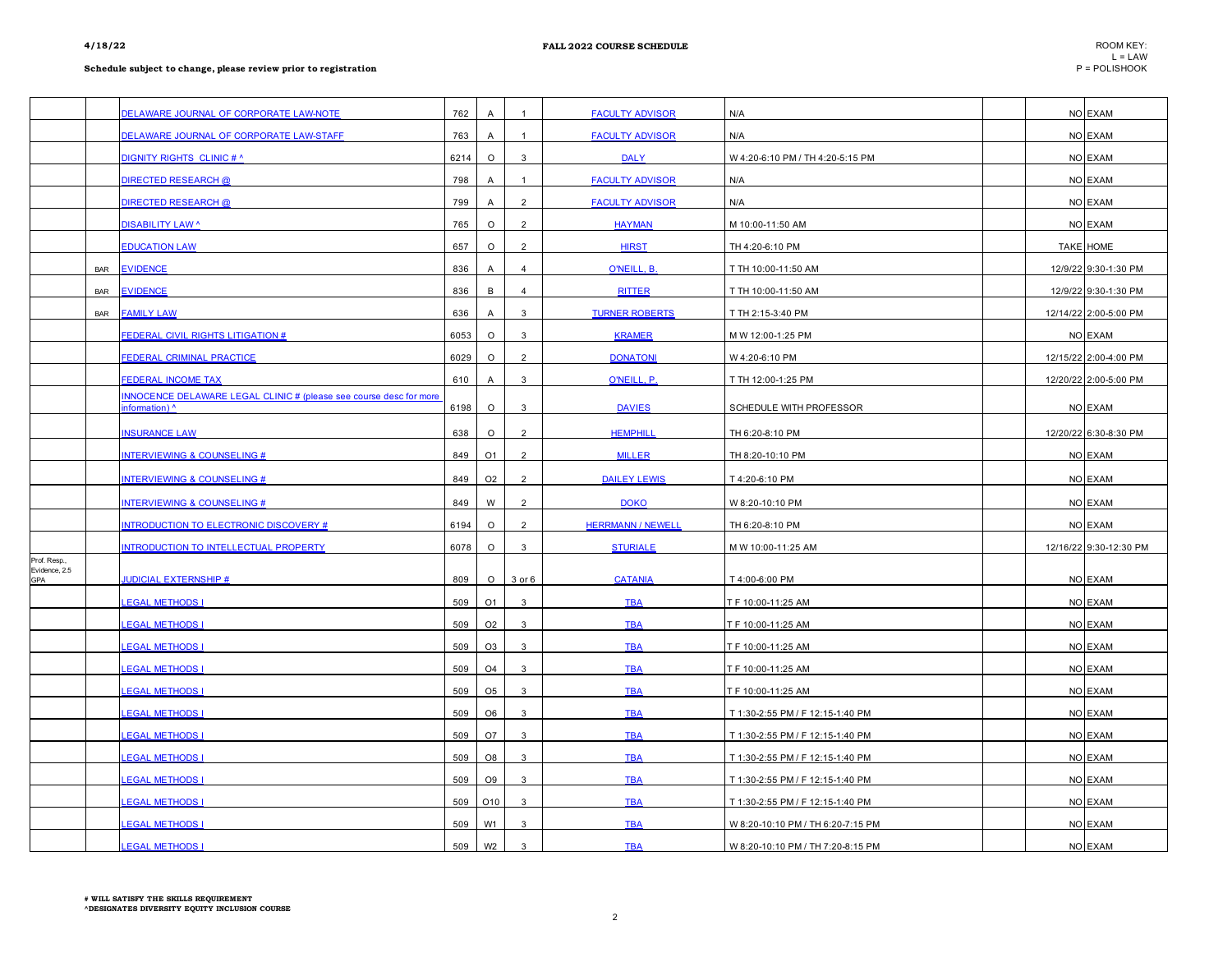|                                |            | <b>EGAL METHODS III</b>                                      | 512  | A1             | $\overline{2}$ | <b>TBA</b>             | M 10:00-11:50 AM                      |  | NO EXAM                |
|--------------------------------|------------|--------------------------------------------------------------|------|----------------|----------------|------------------------|---------------------------------------|--|------------------------|
|                                |            | <b>EGAL METHODS III</b>                                      | 512  | A2             | $\overline{2}$ | <b>TBA</b>             | T 12:00-1:50 PM                       |  | NO EXAM                |
|                                |            | <b>EGAL METHODS III</b>                                      | 512  | A3             | $\overline{2}$ | <b>TBA</b>             | TH 12:00-1:50 PM                      |  | NO EXAM                |
|                                |            | <b>EGAL METHODS III</b>                                      | 512  | W              | $\overline{2}$ | <b>TBA</b>             | W 8:20-10:10 PM                       |  | NO EXAM                |
|                                |            | <b>EGAL PROBLEM SOLVING (2RD ONLY)</b>                       | 6177 | A1             | $\overline{2}$ | <b>TBA</b>             | M 12:00-1:50 PM                       |  | NO EXAM                |
|                                |            | <b>EGAL PROBLEM SOLVING (2RD ONLY)</b>                       | 6177 | A2             | $\overline{2}$ | <b>TBA</b>             | T 12:00-1:50 PM                       |  | NO EXAM                |
|                                |            | <b>EGAL PROBLEM SOLVING (2RD ONLY)</b>                       | 6177 | A3             | $\overline{2}$ | <b>TBA</b>             | T 2:00-3:50 PM                        |  | NO EXAM                |
|                                |            | <b>EGAL PROBLEM SOLVING (2RD ONLY)</b>                       | 6177 | A4             | $\overline{2}$ | <b>TBA</b>             | W 10:00-11:50 AM                      |  | NO EXAM                |
|                                |            | <b>EGAL PROBLEM SOLVING (2RD ONLY)</b>                       | 6177 | A <sub>5</sub> | 2              | <b>TBA</b>             | TH 12:00-1:50 PM                      |  | NO EXAM                |
|                                |            | <b>MOOT COURT HONOR BOARD</b>                                | 767  | $\circ$        | $\overline{1}$ | <b>FACULTY ADVISOR</b> | N/A                                   |  | NO EXAM                |
|                                |            | <b>MOOT COURT HONOR SOCIETY</b>                              | 764  | $\circ$        | $\overline{1}$ | <b>FACULTY ADVISOR</b> | N/A                                   |  | NO EXAM                |
|                                |            | <b>MOOT COURT INTERSCHOLASTIC COMPETITION</b>                | 772  | O <sub>1</sub> | $\overline{1}$ | <b>FACULTY ADVISOR</b> | N/A                                   |  | NO EXAM                |
|                                |            | <b>MOOT COURT INTERSCHOLASTIC COMPETITION</b>                | 772  | O <sub>2</sub> | $\overline{2}$ | <b>FACULTY ADVISOR</b> | N/A                                   |  | NO EXAM                |
| Evidence                       |            | <b>NEW JERSEY PRACTICE</b>                                   | 766  | $\circ$        | 2              | <b>JOHNSON, JUDGE</b>  | W 4:20-6:10 PM                        |  | <b>TAKE HOME</b>       |
| Evidence, Pro<br>Rep, Crim Pro |            | PA CRIMINAL DEFENSE CLINIC # ^                               | 918  | $\circ$        | 6              | <b>GRIESMER</b>        | M 2:00-4:00 PM                        |  | NO EXAM                |
| Evidence                       |            | PENNSYLVANIA PRACTICE                                        | 771  | $\circ$        | 2              | <b>OVERTON, JUDGE</b>  | T 6:20-8:10 PM                        |  | 12/16/22 6:30-8:30 PM  |
|                                |            | <b>POST CONVICTION REMEDIES</b>                              | 897  | $\circ$        | $\overline{2}$ | <b>RITTER</b>          | T 4:20-6:10 PM                        |  | 12/21/22 9:30-11:30 AM |
| Evidence                       |            | PRE-RIAL METHODS: CIVIL #                                    | 6164 | $\overline{A}$ | 3              | <b>PAGANO</b>          | W 1:00-3:45 PM                        |  | NO EXAM                |
| Evidence                       |            | <b>PRE-TRIAL METHODS: CIVIL #</b>                            | 6164 | W              | 3              | <b>SAVOTH</b>          | TH 5:25-8:10 PM                       |  | NO EXAM                |
| Evidence                       |            | PRE-TRIAL METHODS: CRIMINAL #                                | 786  | $\circ$        | 3              | <b>SCHENKER</b>        | T 6:20-9:05 PM                        |  | NO EXAM                |
|                                | <b>BAR</b> | PROFESSIONAL RESPONSIBILITY                                  | 702  | A              | 3              | <b>FARRIS</b>          | M W 10:00-11:25 AM                    |  | 12/16/22 9:30-12:30 PM |
|                                | <b>BAR</b> | <b>PROPERTY I</b>                                            | 515  | A              | $\overline{4}$ | <b>KELLY</b>           | M TH 2:15-4:05 PM                     |  | 12/15/22 9:30-1:30 PM  |
|                                | <b>BAR</b> | <b>PROPERTY I</b>                                            | 515  | B              | 4              | <b>WILLIAMS</b>        | T 11:45-1:00 PM / W TH 10:00-11:15 AM |  | 12/15/22 9:30-1:30 PM  |
|                                | <b>BAR</b> | <b>PROPERTY I</b>                                            | 515  | C              | $\overline{4}$ | <b>KRISTL</b>          | T 11:45-1:00 PM / W TH 10:00-11:15 AM |  | 12/15/22 9:30-1:30 PM  |
|                                | <b>BAR</b> | <b>PROPERTY I</b>                                            | 515  | W              | 4              | <b>JOHNSON</b>         | M 8:20-10:10 PM / W 6:20-8:10 PM      |  | 12/15/22 6:30-10:30 PM |
| Prof. Resp.,<br>Evidence       |            | <b>PUBLIC INTEREST EXTERNSHIP #</b>                          | 6005 | $\circ$        | 3 or 6         | <b>CATANIA</b>         | W 4:00-6:00 PM                        |  | NO EXAM                |
|                                |            | <b>REMEDIES</b>                                              | 655  | $\circ$        | $\overline{2}$ | <b>TBA</b>             | M 6:20-8:10 PM                        |  | 12/12/22 6:30-8:30 PM  |
|                                |            | <b>RESIDENTIAL REAL ESTATE TRANSACTIONS &amp; CLOSINGS #</b> | 6124 | $\circ$        | $\overline{2}$ | <b>MITNICK</b>         | W 6:20-8:10 PM                        |  | NO EXAM                |
|                                | <b>BAR</b> | <b>SECURED TRANSACTIONS</b>                                  | 600  | $\circ$        | $\mathcal{P}$  | <b>VALIHURA</b>        | M 8:20-10:10 PM                       |  | 12/9/22 6:30-8:30 PM   |
|                                | <b>BAR</b> | <b>TORTS I</b>                                               | 518  | $\overline{A}$ | $\overline{4}$ | <b>CULHANE</b>         | M W 10:00-11:50 AM                    |  | 12/8/22 9:30-1:30 PM   |
|                                | <b>BAR</b> | <b>TORTS I</b>                                               | 518  | B              | $\overline{4}$ | <b>CULHANE</b>         | M W 1:00-2:50 PM                      |  | 12/8/22 9:30-1:30 PM   |
|                                | <b>BAR</b> | <b>TORTS1</b>                                                | 518  | C              | 4              | <b>BROWN</b>           | M TH 11:45-1:00 PM / W 2:00-3:15 PM   |  | 12/8/22 9:30-1:30 PM   |
|                                | <b>BAR</b> | <b>TORTS1</b>                                                | 518  | W              | $\overline{4}$ | <b>MAATMAN</b>         | M 6:20-8:10 PM / TH 8:25-10:15 PM     |  | 12/8/22 6:30-10:30 PM  |
|                                |            | <b>TRANSACTIONAL LAW HONOR SOCIETY</b>                       | 6098 | $\circ$        |                | <b>FACULTY ADVISOR</b> | N/A                                   |  | NO EXAM                |